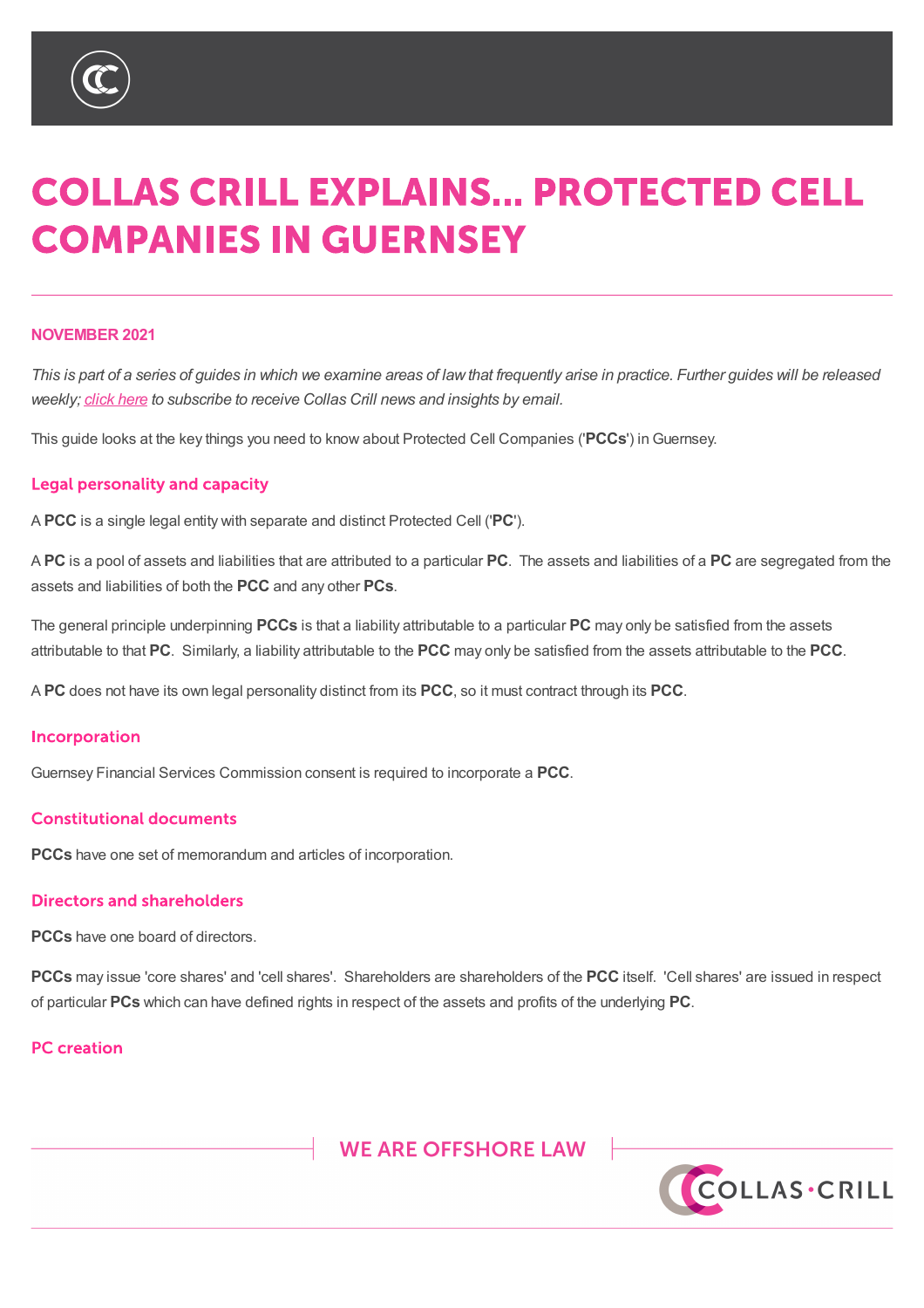

New **PCs** can be established by board resolution. There is no limit on the number of **PCs** that can be created.

#### **Conversions and migrations**

**PCCs** have one board of directors.

**PCCs** can convert to non-cellular companies (traditional companies that do not have any protected cells) or incorporated cell companies. Individual **PCs** can also be converted into non-cellular companies.

**PCCs** can also be migrated into and out of Guernsey from and to jurisdictions with similar provisions in their laws.

#### **Creditors**

Assets of a **PC** are segregated from those of the **PCC** and other **PCs** and are not available to creditors of the **PCC** or other **PCs** on insolvency.

Recourse beyond a **PC** is permitted only in limited circumstances.

#### Liquidation / receivership / administration

Liquidators may apply a **PC's** assets only to those creditors entitled to have recourse to them.

The court may make a receivership order in respect of one or more **PCs** of a **PCC**. A receivership order is in effect a winding up order.

The court may make an administration order in respect of a **PCC** or one of its **PCs**.

#### **Advantages of PCCs**

**PCCs** generally offer lower administrative costs than a group of stand-alone non-cellular companies. For example, **PCCs** only need to file one annual validation per year.

**PCCs** also offer efficient ways for fund managers to launch multiple funds with minimal set up time whilst benefiting from economies of scale.

#### Use

The four main uses of **PCCs** are:

- Investment funds
- Insurers (captives)
- Property / asset holding structures (including intellectual property)
- Family offices

#### **About this guide**



EH VRXJKW:KLOVWHYHU\FDUH KDV EHHQ WDNHQ LQ SURGXFLQ PDWWHUV VHW RXW LQ LW\$OO FRS\ULJKW LQ WKLV PDWHULDO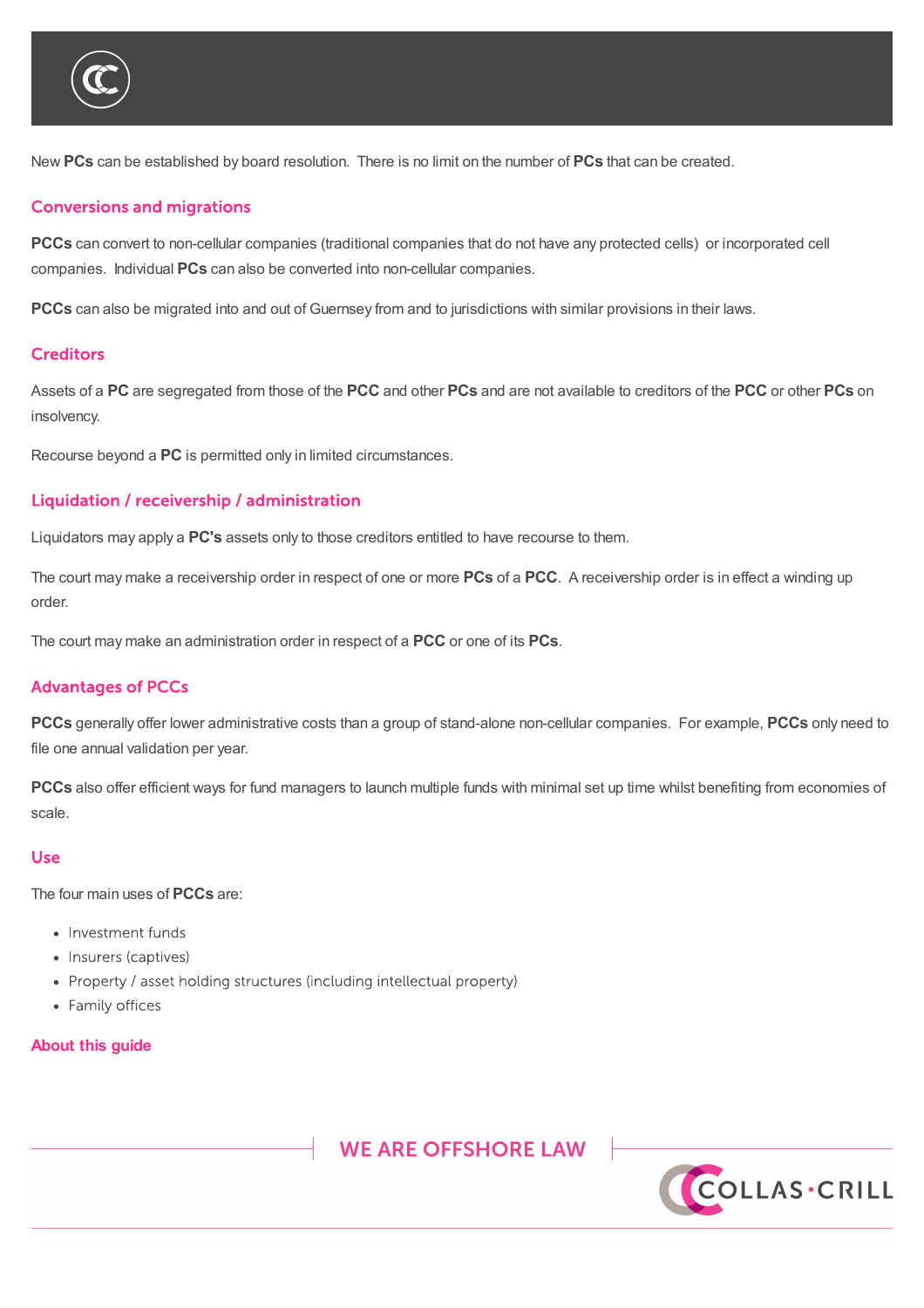

This guide gives a general overview of this topic. It is not legal advice and you may not rely on it. If you would like legal advice on this topic, please get in touch with one of the authors or your usual Collas Crill contacts.

### **About Collas Crill**

We are a leading offshore law firm. We are easy to do business with and give practical advice to overcome tough challenges. Through our network of offices, we practise British Virgin Islands, Cayman Islands, Guernsey and Jersey law.